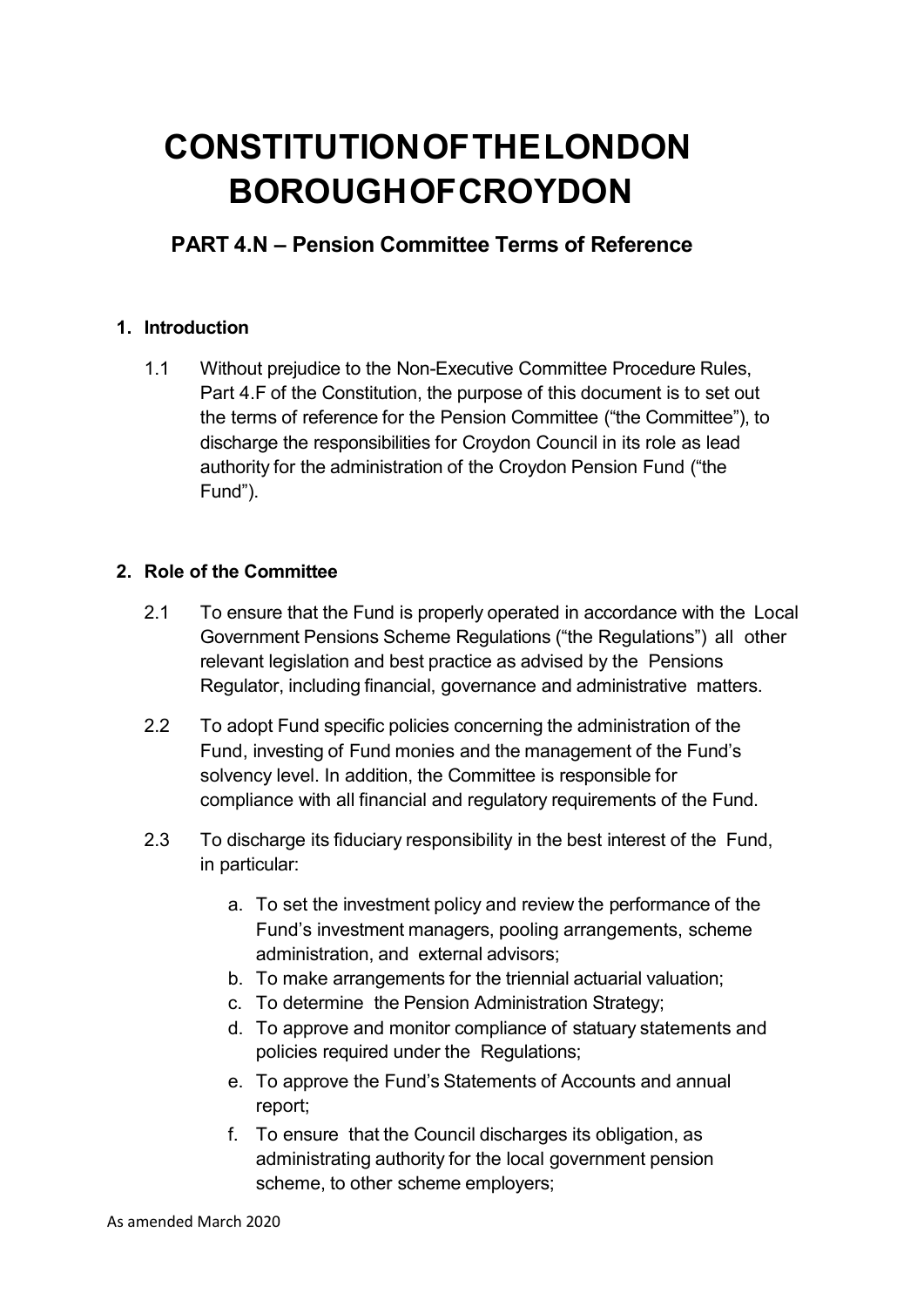- g. To make representations to government as appropriate concerning any proposed changes to the Local Government Pension Scheme; and
- h. To keep these terms of reference under review.

# 3. Delegations

1. Unless otherwise reserved for this Committee or Full Council by law or the Constitution, this Committee hereby delegates all Fund matters to the Director of Finance Investment and Risk and Section 151 Officer. As appropriate the Director of Finance Investment and Risk and Section 151 Officer will delegate aspects of the role to other officers of the Council including the Head of Pensions and Treasury, and to professional advisors within the scope of the Regulations.

# 4. Structure

- 4.1 In accordance with those recommendations made by Chartered Institute of Public Finance and Accountancy (CIPFA) and the Myners Principles and notwithstanding resignations etc. the Committee will comprise the following members:
	- a. 8 elected voting Members (plus 6 substitutes) at a ratio of 5 majority Members to three minority Members;
	- b. Two representatives of Pensioners of the Fund elected by ballot of Pensioners of the Fund, one of whom shall be a voting member and one of whom shall be a non-voting member. The representative with the most votes following the ballot of Pensioners of the Fund shall be the voting member. The other representative of the Pensioners of the Fund shall be non-voting however is permitted to exercise a vote only in the absence of, and on behalf of, the voting representative and
	- c. One non-voting Trade Union Representative nominated by the three Trade Unions.
- 4.2 There will be a minimum of three meetings in public a year of the Committee. Informal meetings will be arranged as required. The outcomes of informal meetings will be reported at formal Committee meetings.

#### 5. Quorum

5.1 Three voting members.